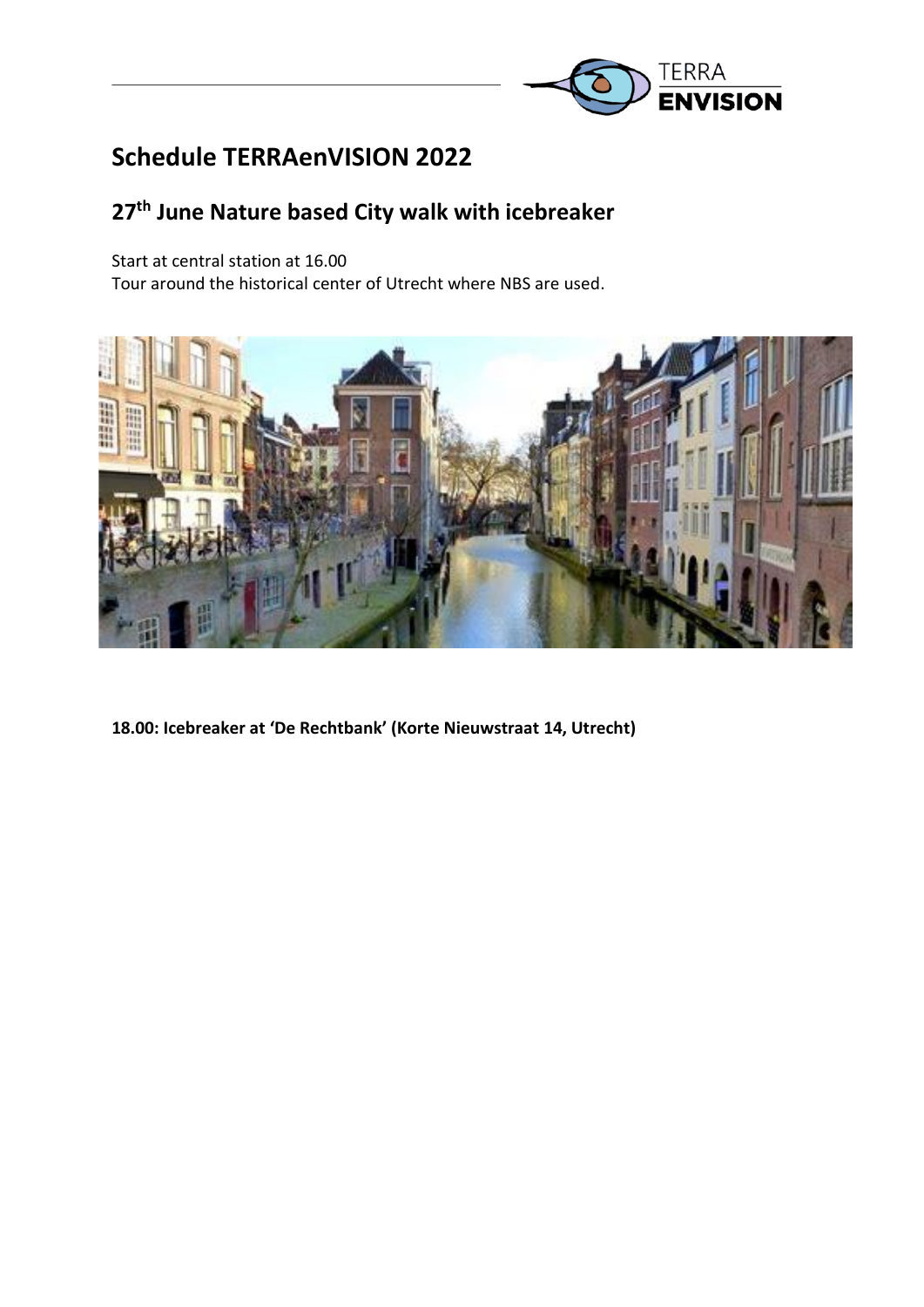

|                                           | room red/rood                                                                                                                                                                                                                                                                                               | room purple/paars                                                                                                          | room Ruppert 134                                                                                                   | parallel 0.40                                                                                                                                                         |  |  |
|-------------------------------------------|-------------------------------------------------------------------------------------------------------------------------------------------------------------------------------------------------------------------------------------------------------------------------------------------------------------|----------------------------------------------------------------------------------------------------------------------------|--------------------------------------------------------------------------------------------------------------------|-----------------------------------------------------------------------------------------------------------------------------------------------------------------------|--|--|
| 28th of June                              |                                                                                                                                                                                                                                                                                                             |                                                                                                                            |                                                                                                                    |                                                                                                                                                                       |  |  |
| 8.00-9.00                                 | Registration                                                                                                                                                                                                                                                                                                |                                                                                                                            |                                                                                                                    |                                                                                                                                                                       |  |  |
| $9:00-9:30$                               | Opening                                                                                                                                                                                                                                                                                                     |                                                                                                                            |                                                                                                                    |                                                                                                                                                                       |  |  |
| $9:00-9:15$                               | Opening by organizers: Saskia Keesstra, Co Molenaar, Margot de Cleen                                                                                                                                                                                                                                        |                                                                                                                            |                                                                                                                    |                                                                                                                                                                       |  |  |
| 9.15-9.30                                 | Opening by Utrecht University Prof. Ruud Schotting                                                                                                                                                                                                                                                          |                                                                                                                            |                                                                                                                    |                                                                                                                                                                       |  |  |
| 9.30-11.00                                | Plenary session Theme 1: NATURE BASED SOLUTIONS FOR AGRICULTURE AND NATURAL AREAS (SOIL, WATER AND LANDSCAPE                                                                                                                                                                                                |                                                                                                                            |                                                                                                                    |                                                                                                                                                                       |  |  |
| 9.30-9.55                                 | Keynote Annette Schneegans (DG AGRI, European Commission): A soil Deal for Europe                                                                                                                                                                                                                           |                                                                                                                            |                                                                                                                    |                                                                                                                                                                       |  |  |
| 9.55-10.20                                | Keynote Willem Ferwerda (Commonland): A language framework to make system change practical at landscape level. Experiences, lessons & needs.                                                                                                                                                                |                                                                                                                            |                                                                                                                    |                                                                                                                                                                       |  |  |
| 10.20-11.00                               | Discussion and poster pitches                                                                                                                                                                                                                                                                               |                                                                                                                            |                                                                                                                    |                                                                                                                                                                       |  |  |
| 11.00-11.30                               | coffee break (offered by Rijkswaterstaat)                                                                                                                                                                                                                                                                   |                                                                                                                            |                                                                                                                    |                                                                                                                                                                       |  |  |
| 11.30-13.00<br>Parallel<br>session 1      | Oral session on agriculture<br>(Seeger)                                                                                                                                                                                                                                                                     | Oral session on erosion/connectivity<br>(Poeppl and Cerdà)                                                                 | <b>Workshop: Nature-Based Solutions</b><br>(NBS) by applying Nature-based<br>design (Koot & van<br>Nieuwenhuijzen) | Workshop: Support to the EU<br>Mission "A Soil Deal for Europe":<br>How to engage actors, close R&I<br>gaps and set up Living Labs and<br>Lighthouses (Maring et al.) |  |  |
| 13.00-14.00                               | lunch                                                                                                                                                                                                                                                                                                       |                                                                                                                            |                                                                                                                    |                                                                                                                                                                       |  |  |
| 14.00-15.30<br>14.00-14.25<br>14.25-14.50 | Plenary session Theme 2: NATURE BASED SOLUTIONS FOR NATURAL HAZARDS (FIRE, FLOODS AND<br><b>DROUGHTS)</b><br>Keynote Esther Blom (Stichting Ark): Rewilding nature to combat societal challenges<br>Keynote Hein Pieper (Dijkgraaf Waterschap Rijn en IJssel/ head of the Waterboard Rhine and IJssel): TBD |                                                                                                                            |                                                                                                                    |                                                                                                                                                                       |  |  |
| 14.50-15.30                               | Discussion and posterpitches                                                                                                                                                                                                                                                                                |                                                                                                                            |                                                                                                                    |                                                                                                                                                                       |  |  |
| 15.30-16.00                               | coffee break offered by Rijkswaterstaat)                                                                                                                                                                                                                                                                    |                                                                                                                            |                                                                                                                    |                                                                                                                                                                       |  |  |
| 16.00-17.30<br>Parallel<br>session 2      | Oral session methodologies<br>(Lopez-Vicente and Klamerus-<br>Iwan)                                                                                                                                                                                                                                         | <b>Workshop Challenges and</b><br>opportunities for the upscaling of<br>successful climate buffers<br>(Klostermann et al.) | Oral Session on fire (Gomez-<br>Gimenez and Cerdà)                                                                 | <b>Workshop: Scaling Nature-based</b><br>Solutions for climate resilient<br>food systems (Groot et al)                                                                |  |  |
| 17.30-19.00                               | Poster session with refreshments (offered by Rijkswaterstaat)                                                                                                                                                                                                                                               |                                                                                                                            |                                                                                                                    |                                                                                                                                                                       |  |  |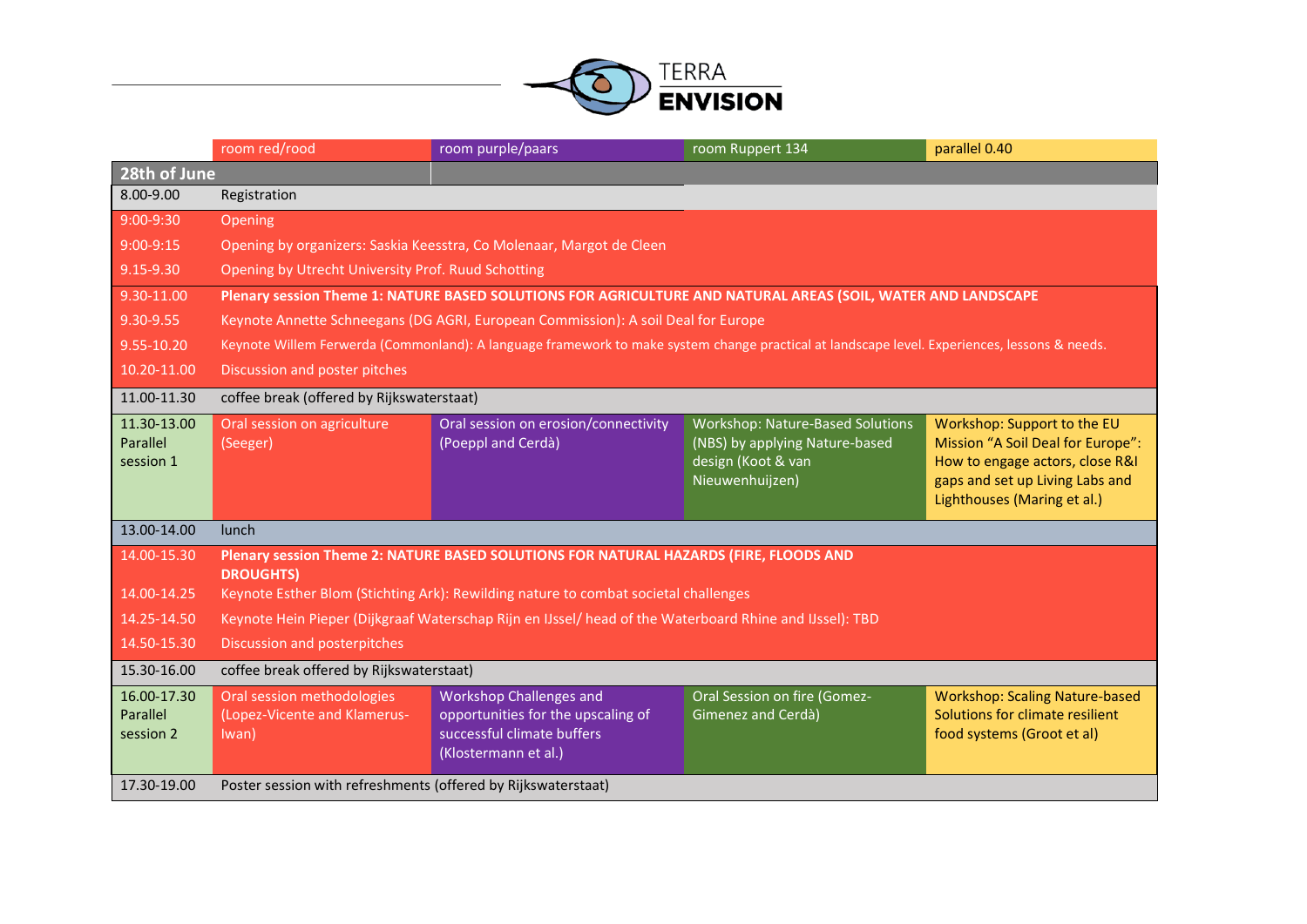|                                      | ERRA<br><b>ENVISION</b>                                                                                                                                                                                                                                                                   |               |                                                                                                                           |                                                                                                                                                  |                                                                                                                                                              |  |
|--------------------------------------|-------------------------------------------------------------------------------------------------------------------------------------------------------------------------------------------------------------------------------------------------------------------------------------------|---------------|---------------------------------------------------------------------------------------------------------------------------|--------------------------------------------------------------------------------------------------------------------------------------------------|--------------------------------------------------------------------------------------------------------------------------------------------------------------|--|
|                                      |                                                                                                                                                                                                                                                                                           | room red/rood | room purple/paars                                                                                                         | room blue/blauw                                                                                                                                  | room 0.05 or room 114                                                                                                                                        |  |
| 29 <sup>th</sup> June                |                                                                                                                                                                                                                                                                                           |               |                                                                                                                           |                                                                                                                                                  |                                                                                                                                                              |  |
| 8.00-9.00                            | Registration                                                                                                                                                                                                                                                                              |               |                                                                                                                           |                                                                                                                                                  |                                                                                                                                                              |  |
| 9.00-10.30                           | Plenary session theme 3: SCIENCE BROKERS FOR TRANSITIONING TO A CLIMATE RESILIENT AND CIRCULAR                                                                                                                                                                                            |               |                                                                                                                           |                                                                                                                                                  |                                                                                                                                                              |  |
| $9.00 - 9.25$                        | <b>SOCIETY</b><br>Keynote Lilian van den Aarsen (Director of the Delta Programme Commissioner's Staff): Climate adaptation in the Netherlands, Lessons from the<br>Delta Programme                                                                                                        |               |                                                                                                                           |                                                                                                                                                  |                                                                                                                                                              |  |
| $9.25 - 9.50$                        | Keynote Nicola Di Virgilio (EU Commission DG Agriculture and Rural Development): EU Climate policies in the land sector                                                                                                                                                                   |               |                                                                                                                           |                                                                                                                                                  |                                                                                                                                                              |  |
| 9.50-10.30                           | Discussion and poster pitches                                                                                                                                                                                                                                                             |               |                                                                                                                           |                                                                                                                                                  |                                                                                                                                                              |  |
| 10.30-11.00                          | Coffee break (offered by Rijkswaterstaat)                                                                                                                                                                                                                                                 |               |                                                                                                                           |                                                                                                                                                  |                                                                                                                                                              |  |
| 11.00-12.30<br>Parallel<br>session 3 | Oral session communication<br>(Castelló and de Cleen)                                                                                                                                                                                                                                     |               | Oral session urban (Ferreira, Mol,<br>Grevaerts)                                                                          | Workshop: Inter-action between<br>problem owner and<br>society,<br>brownfield<br>regulator<br>on<br>redevelopment (Nicole network)               | Workshop: RESANAT:<br><b>Nature</b><br>based solutions : importance of<br>quantifying natural processes and<br>dynamics (van de Wiele et al.)<br>(Room 0.05) |  |
| 12.30-13.30                          | lunch                                                                                                                                                                                                                                                                                     |               |                                                                                                                           |                                                                                                                                                  |                                                                                                                                                              |  |
| 13.30-15.00<br>13.30-13.55           | Plenary session theme 4: NATURE BASED SOLUTIONS FOR LAND AND WATER MANAGEMENT IN URBAN AND INDUSTRIAL AREAS (SOIL, WATER<br><b>AND SPATIAL PLANNING)</b><br>Keynote Marco Roos (Naturalis): Wanted: biodiversity in the City; do we realize what it entails? - from decoration to ecology |               |                                                                                                                           |                                                                                                                                                  |                                                                                                                                                              |  |
| 13.55-14.20                          | Keynote Thomas Hartmann (Technical University of Dortmund): Urban floods and private land - challenges of implementing nature-based solutions                                                                                                                                             |               |                                                                                                                           |                                                                                                                                                  |                                                                                                                                                              |  |
| 14.20-15.00                          | Discussion and poster pitches                                                                                                                                                                                                                                                             |               |                                                                                                                           |                                                                                                                                                  |                                                                                                                                                              |  |
| 15.00-15.30                          | coffee break (offered by Rijkswaterstaat)                                                                                                                                                                                                                                                 |               |                                                                                                                           |                                                                                                                                                  |                                                                                                                                                              |  |
| 15.30-17.00<br>Parallel<br>session 4 | Oral session circular/carbon<br>farming (Visser, van<br>Hattem/Kuikman/Kragt)                                                                                                                                                                                                             |               | Multi-functional<br>Workshop:<br>infrastructure in<br>nature-based<br>urban areas: where and how<br>(Alves Beloqui et al) | Workshop: Planning for effective<br>urban NatureBasedSolutions<br>combining long term visions and<br>short-term actions (Voskamp and<br>Brolsma) | Workshop: How can subsurface<br>Nature Based Solutions properly<br>be implemented in sustainable<br>urban areas (Grotenhuis and<br>Henssen) (Room 114)       |  |
| 17.00-18.30                          | Poster session with refreshments (offered by Rijkswaterstaat)                                                                                                                                                                                                                             |               |                                                                                                                           |                                                                                                                                                  |                                                                                                                                                              |  |
| $19.00-.$                            | Conference dinner                                                                                                                                                                                                                                                                         |               | De Veldkeuken (Koningslaan 11a, NL 3981 HD Bunnik)                                                                        |                                                                                                                                                  |                                                                                                                                                              |  |

 $\overline{\phantom{0}}$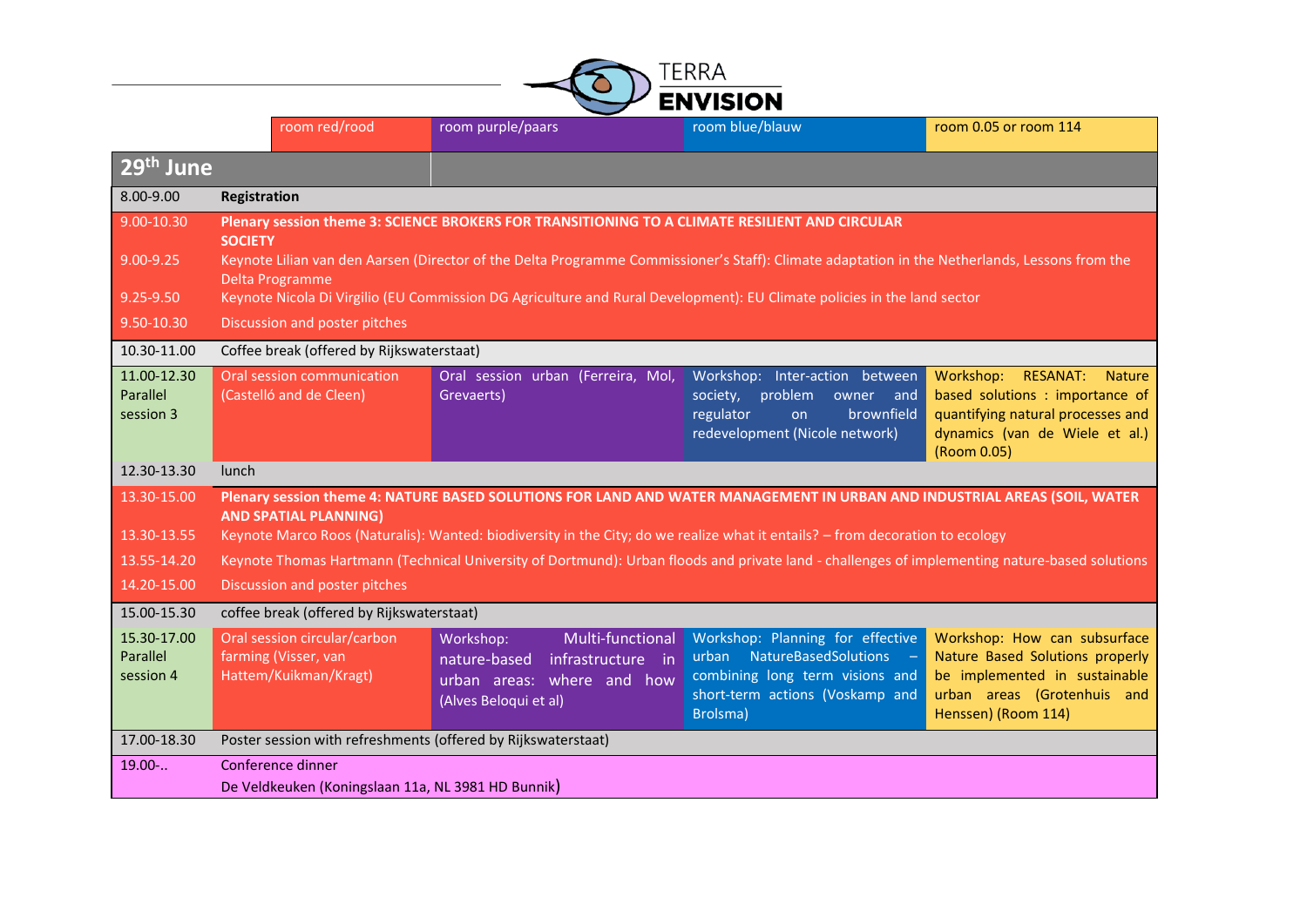

### **30th June: Excursion: NBS in sustainable land management, flood management and circular climate resilient farming**

To fulfil the societal challenges we need 3 to 6 times the land surface of the Netherlands. Sustainable and multiple use of soil and land is needed. The excursion shows this in the Soil4U project in practice. Also examples will be shown where combinations of climate adaptation, improvement of biodiversity and the spatial quality are realized.

| 7.45            | Departure Campus Utrecht University, Leuvenlaan 19                              |
|-----------------|---------------------------------------------------------------------------------|
| $9.00 - 9.30$   | Arrival and welcome at Grootstal Estate, Sint Jacobsweg 15a, 6533 KL Nijmegen   |
| $9.30 - 10.00$  | 'Multi-purpose is the new effective' Introduction to the Estate Model 'Soil4U'; |
|                 | Presentation by Kien van Hövel tot Westervlier                                  |
| 10.00-10.30     | Introduction on Climate Farmers for life (by Anne van Leeuwen)                  |
| 10.30-12.00     | Tour on the estate/Climate Farmers for life                                     |
| 12.00-13.00     | Sustainable Lunch                                                               |
| 13.00-13.20     | Introduction on Room for the River (by Co Molenaar Rijkswaterstaat)             |
| 13.20-13.40     | Introduction Blue Green Deal Water Authority Rijn and IJssel (Marion Wierda,    |
|                 | Waterschap Rivierenland)                                                        |
| $13.40 - 14.15$ | Transport to the 'Waalsprong' part of the project Room for the River            |
| $14.15 - 15.00$ | Tour 'Waalsprong' bypass River Waal (De Bastei, Nijmegen)                       |
| $15.00 - 15.30$ | Departure Ooijpolder                                                            |
| 15.50           | Tour Nature development and conservation Ooijpolder (Henk-Jan Kooij,            |
|                 | Radboud University Nijmegen/ViaNatura)                                          |
|                 |                                                                                 |

17.00 Back to Utrecht

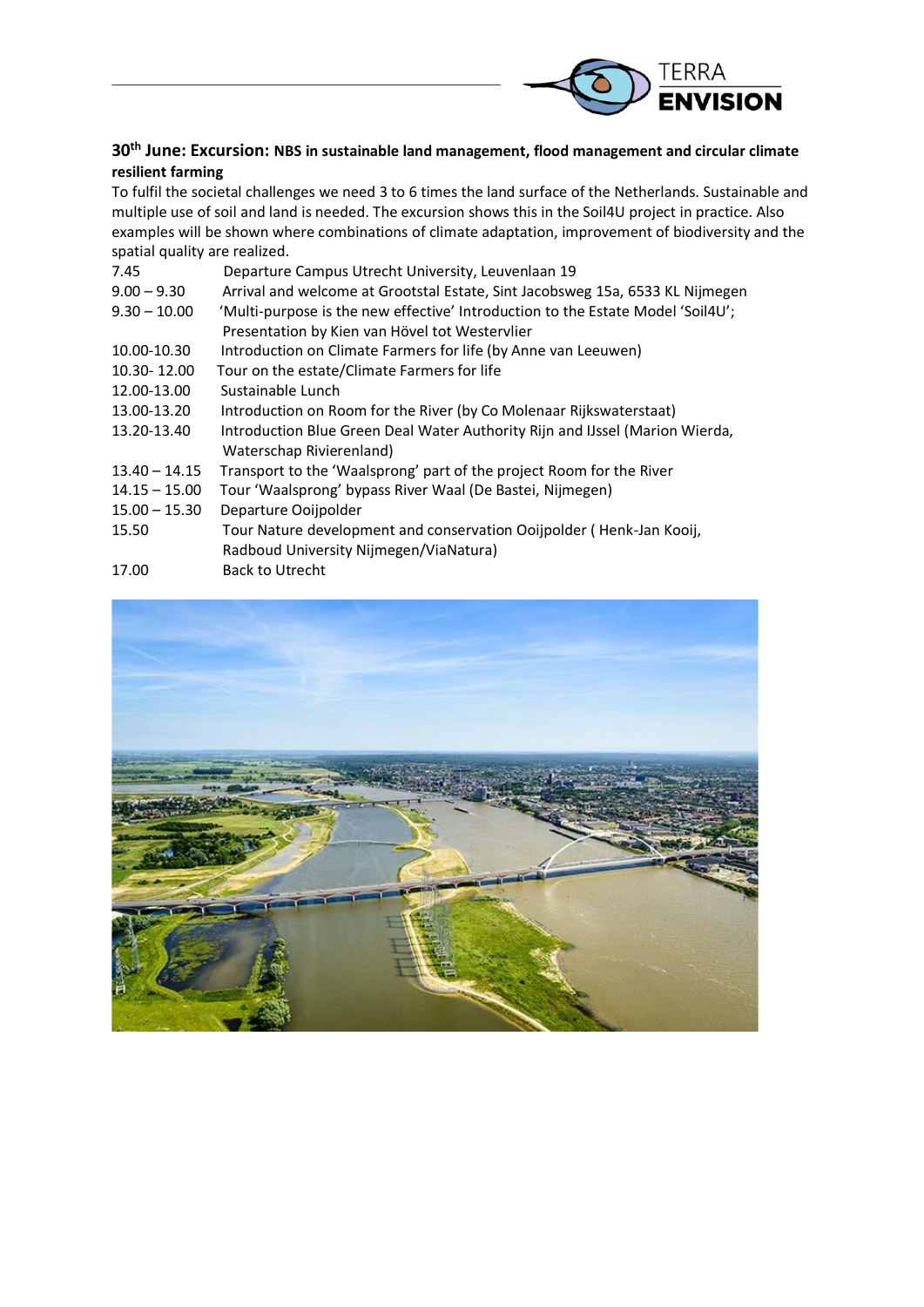

## **Excursion 1st July: Urban small scale Nature-based solutions Utrecht (morning) and peatland in Holland (afternoon)**

#### MORNING

Fieldtrip Urban small scale Nature-based solutions Utrecht

Utrecht was one of the first municipalities to implement NBS such as bio swales, green roofs, sub surface infiltration and constructed wetlands. On this fieldtrip we will visit some 'vintage NBS' that are implemented more than 15 years ago when Leidse Rijn (west of Utrecht) was built. We will discuss the design, construction and maintenance needed for their long term efficiency. We will do this fieldtrip the Dutch way, so make sure you know how to ride a bike with a sandwich of cheese in one hand.